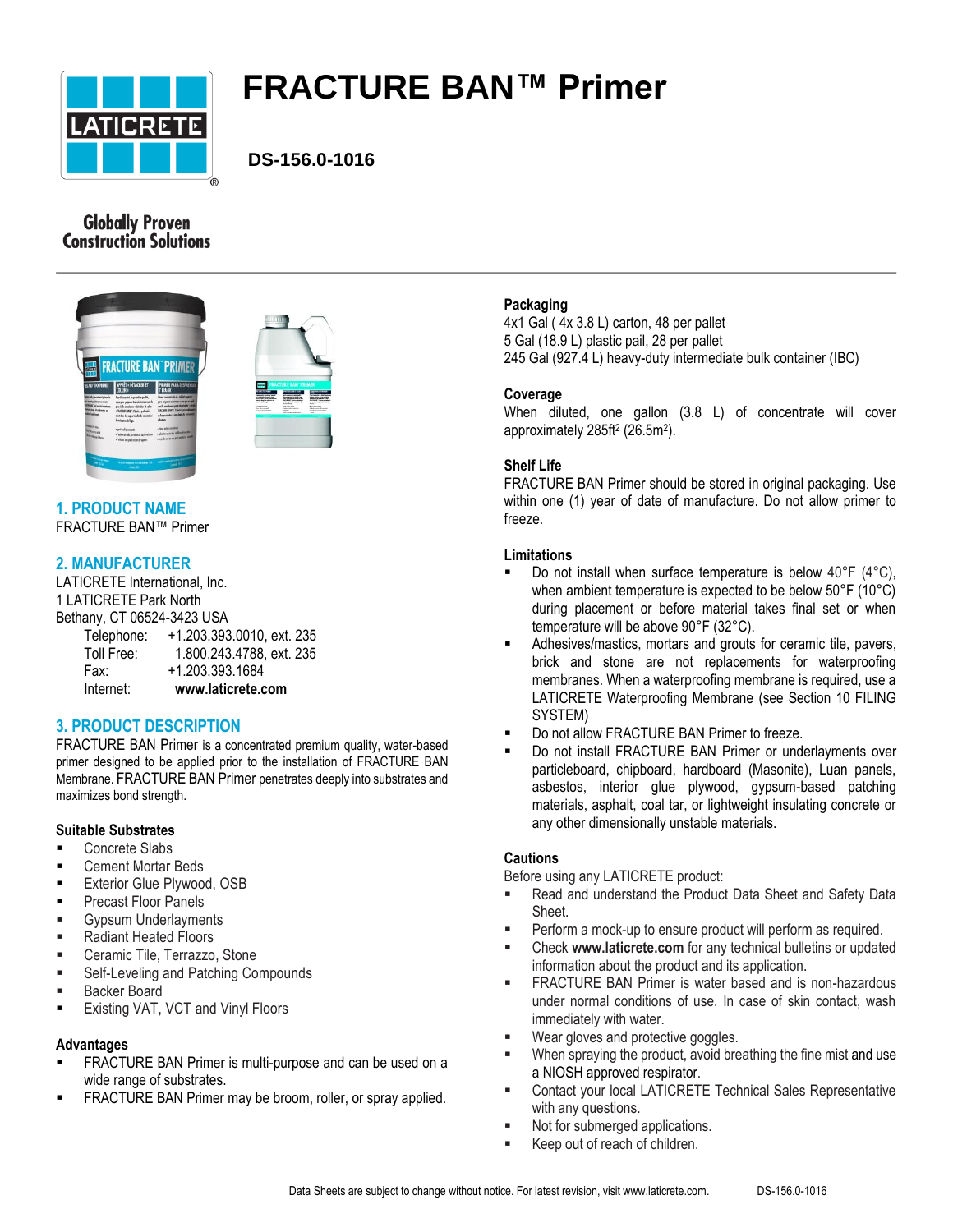#### **4. TECHNICAL DATA**

Meets LEED VOC Content requirements. Actual field performance will depend on installation methods and site conditions. Specifications are subject to change without notification. Technical data shown in LATICRETE product data sheets and technical data sheets are typical but reflect laboratory test procedures conducted in laboratory conditions. Actual field performance and test results will depend on installation methods and site conditions. Field test results will vary greatly due to variability of critical job site factors.

#### **5. INSTALLATION**

#### **Surface Preparation**

- Clean substrate to eliminate dust, dirt, oil, grease, paint or any contaminants which may inhibit bonding. Do not use chemicals to clean substrate. Remove any loose particles by vacuuming and damp sponging.
- Inspect for contraction joints, construction joints and cracks in the substrate which may be subject to movement after installation of a FRACTURE BAN™. These must be maintained as joints through the FRACTURE BAN.
- Maintain substrate temperature between 40–90°F (4–32°C) and air temperature between 50–90°F (10–32°C) during installation and throughout drying. Provide adequate ventilation to ensure uniform drying.

#### **Mixing**

FRACTURE BAN Primer is a concentrate and must be diluted with clean potable water at 1:1 (Primer:Water) ratio. Mix/stir concentrate thoroughly prior to and after diluting.

#### **Application**

All surfaces must be primed prior to the installation of FRACTURE BAN. FRACTURE BAN Primer is a concentrate and must be diluted with clean potable water prior to application. Dilution ratio and application methods vary depending on substrate. Always stir or shake FRACTURE BAN Primer concentrate prior to diluting. Water must always be carefully measured in order to ensure proper dilution is achieved. Use a mixing paddle to thoroughly combine primer and water. FRACTURE BAN Primer can be broom, roller, mop, or spray applied. Substrate temperature must be a minimum 40°F (4°C) during primer application and throughout drying time. Additionally, air temperature must be maintained between 50–90°F (10–32°C) during primer application and throughout drying time. The primed surface must also be protected from weather, water and direct sunlight.

**Protect Primer Application:** When walking over new primer application prior to installation of a FRACTURE BAN, shoes must be protected with clean, slip-on type booties (i.e. Tyvek). Primed floor must not be opened to trade traffic prior to installation of FRACTURE BAN Membrane If the primed floor becomes contaminated by trade traffic, construction dust, debris, or any other bond inhibiting substance, or is exposed to water/excessive moisture prior to second coat application, the contaminated first coat of primer must be completely removed by shot blasting, scarification or other mechanical means, properly re-primed and allowed to dry.

**Membrane Application:** Remove any remaining puddles by brooming and spreading evenly over the surface. Allow the FRACTURE BAN Primer to completely dry for approximately 30 minutes to 1 hour at 70°F (21°C) and 50% Relative Humidity. FRACTURE BAN Primer coat is considered dry when the primer turns from milky white to clear and is tacky to the touch, and there is no release of primer from the substrate. Drying time will vary depending on surface and ambient air conditions. Substrate temperature must be a minimum 40°F (4°C) during primer application and throughout drying time. Additionally, air temperature must be maintained between 50–90°F (10–32°C) during primer application and throughout drying time. Primer must also be protected from weather and direct sunlight. Temperatures below 70°F (21°C) and/or relative humidity above 50% will increase drying time. Insufficient drying or poor film formation will result in pinholes and poor bond strength and may cause FRACTURE BAN to debond. If primer dries within 30 minutes or if a 24 hour period is exceeded after primer application, the surface must be primed again.

#### **Cleaning**

All tools and equipment should be cleaned promptly with water.

#### **6. AVAILABILITY AND COST**

#### **Availability**

LATICRETE® and LATAPOXY® materials are available worldwide. **For Distributor Information, Call:** 

Toll Free: 1.800.243.4788 Telephone: +1.203.393.0010 For on-line distributor information, visit LATICRETE at

## **[www.laticrete.com](http://www.laticrete.com/)**.

#### **Cost**

Contact a LATICRETE Distributor in your area.

#### **7. WARRANTY**

See 10. FILING SYSTEM DS 230.13: LATICRETE Product Warranty

A component of:

| . . <b>. . . . .</b> |                                         |
|----------------------|-----------------------------------------|
| DS 025.00:           | LATICRETE 25 Year System Warranty       |
| DS 230.10:           | LATICRETE 10 Year System Warranty       |
| DS230.05:            | <b>LATICRETE 5 Year System Warranty</b> |

#### **8. MAINTENANCE**

Non-finish LATICRETE and LATAPOXY installation materials require no maintenance but installation performance and durability may depend on properly maintaining products supplied by other manufacturers.

## **9. TECHNICAL SERVICES**

#### **Technical Assistance**

Information is available by calling the LATICRETE Technical Service Hotline:

| Toll Free: | 1.800.243.4788, ext. 235  |
|------------|---------------------------|
| Telephone: | +1.203.393.0010. ext. 235 |
| Fax:       | +1.203.393.1948           |

#### **Technical and Safety Literature**

To acquire technical and safety literature, please visit our website at **www.laticrete.com**.